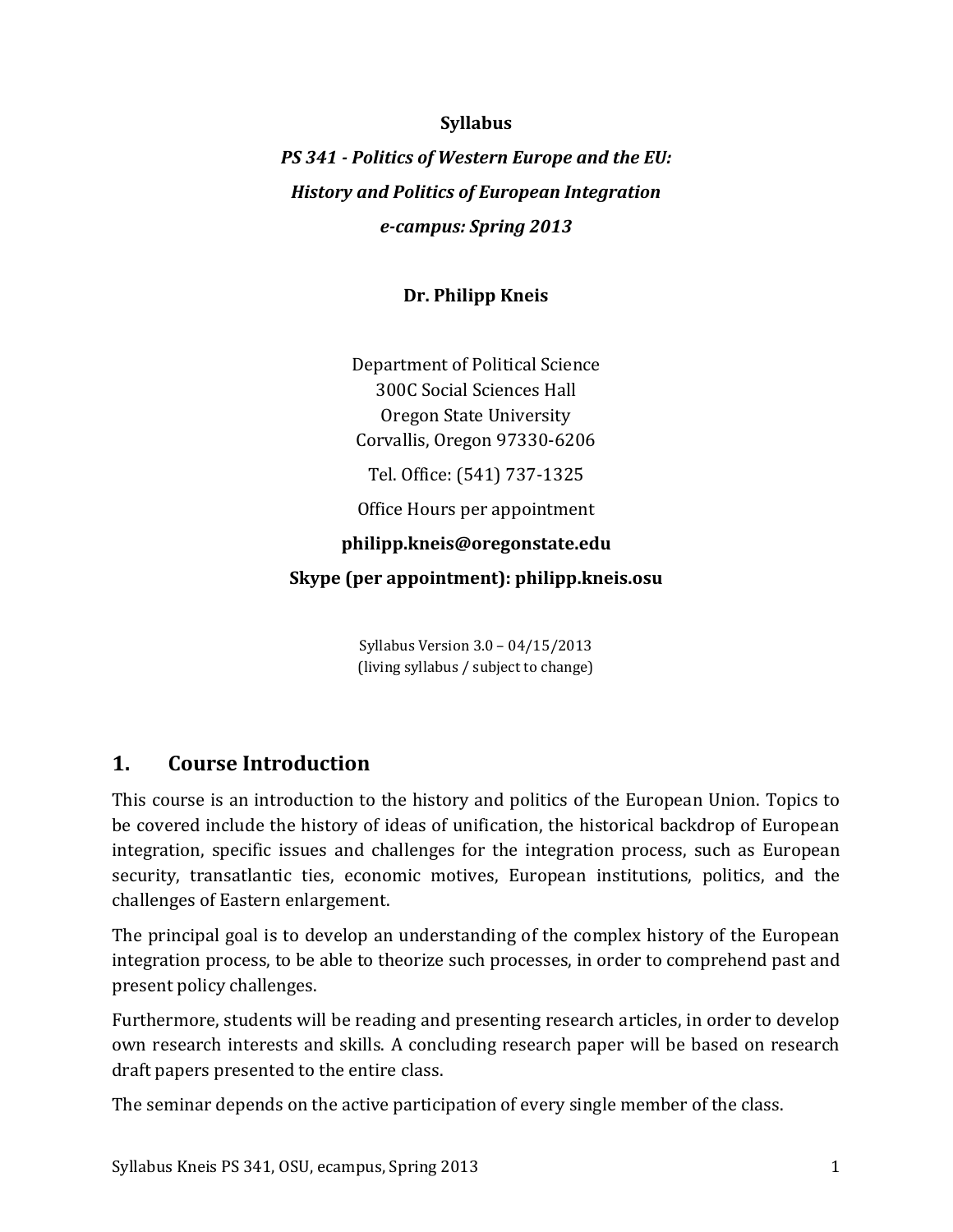# **2. Student Learning Outcomes**

Students will be able to … The course seeks to develop in students…

- explain the central issues in the history of Europe in the  $20<sup>th</sup>$  century that led to European unification
- discuss the complex development of ideas of Europe since antiquity
- determine the driving forces of European unification and integration
- analyze recent developments in Europe, and connect these to historical trends
- discuss the necessity to theorize history and politics, and apply different theoretical models to different circumstances
- present the basic argument of a scholarly text
- work collaboratively on a presentation
- conduct research and write a research paper based upon what was discussed in class, and the student's own research interest

# **3. Course Policy**

- Regular participation in the online discussions and class activities is mandatory. Students should be prepared to log in to participate in the online course on at least two days per week, starting no later than Wednesday each week. They are required to read all course materials, and to also conduct further research on their own.
- A seminar thrives on the regular participation of every single member of the group. You are expected to participate actively in the discussions, and you should feel free to do so. This is a place to learn, not a place to be perfect. You do not need to be intimidated. Everyone is in the same boat.
- Respect your fellow students.
- If somebody makes a mistake, be patient and understanding. Make any criticism about the argument and the issue, not about the person.
- People are indeed able to see things differently, even though they have the same facts.
- During the course there may be some unforeseen circumstances which arise that alter the schedule below. In this case it will be YOUR responsibility to monitor announcements to find out what those adjustments might be.
- This is a living syllabus, it may be subject to change.
- If you are experiencing problems with this course, its content, the readings, my teaching style, I strongly encourage you to raise your concerns at the earliest possible moment. You can do so by visiting me during my office hours. Office hours will be held by appointment in person, by phone, or by Skype. You may also e-mail me about private concerns, though I encourage all students to use the General Discussion forum to post general questions about the course and course content.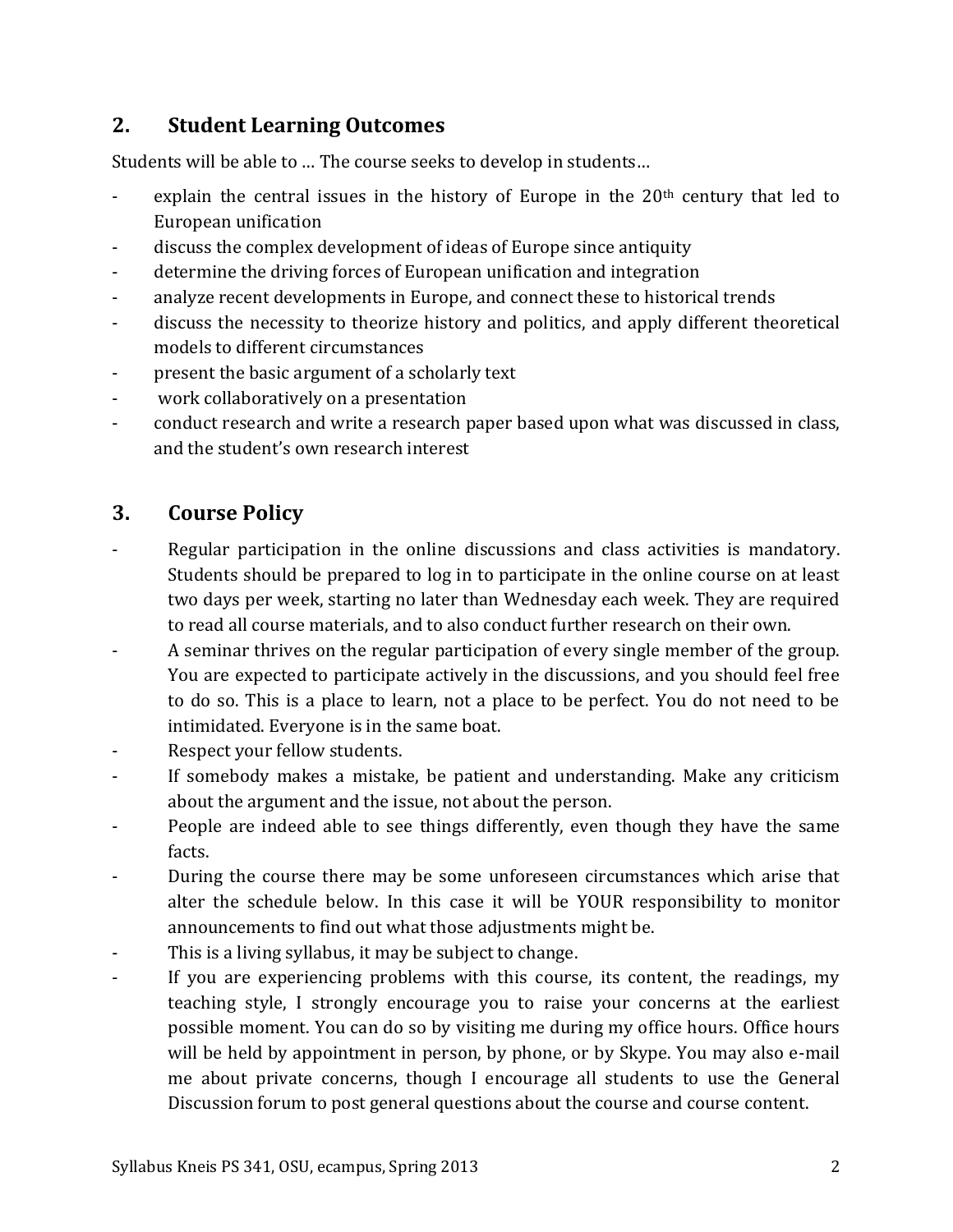- Student Conduct: To fully understand student conduct expectations (definitions and consequences of plagiarism, cheating, etc.), see

<http://oregonstate.edu/studentconduct/regulations/index.php#acdis>.

- The Writing Center provides students with a free consulting service for their writing assignments, see [http://cwl.oregonstate.edu/owl.php.](http://cwl.oregonstate.edu/owl.php)
- In the case that I feel attendance and reading progress are below reasonable expectations, I reserve the right to do a quiz in order to check on reading progress. These would have 2 questions. If every question is answered correctly, your total point balance will be unaffected. Any question answered wrongly (or not at all) will downgrade your total points by -0.25 points. You can avoid such tests if everybody attends regularly, participates actively, and does their reading.

# **4. Required Texts by Session**

See Blackboard for further reading assignments.

# **UNIT 1: HISTORICAL BACKGROUND**

# *Week 1: "Europe" as Idea and Reality*

PowerPoint materials

# *Week 2: Leagues and Nations*

Anderson, Benedict. *Imagined Communities. Reflections on the Origin and Spread of Nationalism.* London, New York: Verso, 1983. 1-46.

Geary, Patrick J. *The Myth of Nations. The Medieval Origins of Europe.* Princeton: Princeton UP, 2002. 1-40.

# **UNIT 2: BEGINNINGS OF EUROPEAN INTEGRATION**

# *Week 3: Between Empires*

Hösle, Vittorio. "The European Union and the U.S.A.: Two Complementary Versions of Western 'Empires'?". In: *Symposium (Canadian Journal of Continental Philosophy / Revue canadienne de philosophie continentale)* 14: 1 (2010): 22-51.

Müller, Harald. "A Theory of Decay of Security Communities with an Application to the Present State of the Atlantic Alliance." *Institute of European Studies, UC Berkeley.* 2006. http://escholarship.org/uc/item/95n4b4sp.

Cooper, Robert. "Integration and Disintegration." *Journal of Democracy* 10.1 (1999): 8-21.

Schmidt, Helmut. "Miles to Go: From American Plan to European Union." *Foreign Affairs* 76.3 (May-Jun 1997): 213-221.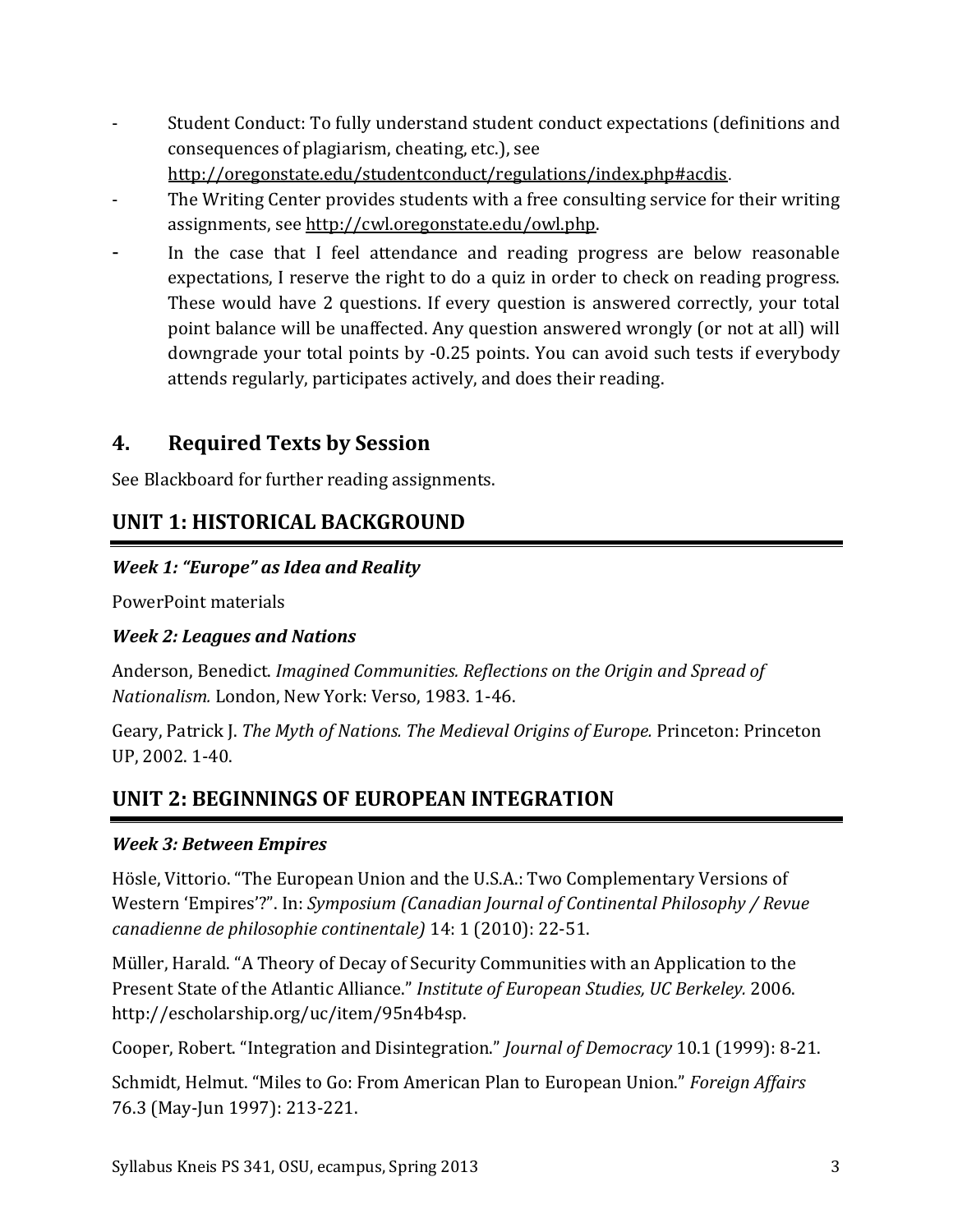# *Week 4: European Identity*

Marcussen, Martin, Thomas Risse, Daniela Engelmann-Martin, Hans Joachim Knopf and Klaus Roscher. "Constructing Europe? The Evolution of French, British and German Nation State Identities." *Journal of European Public Policy* 6:4 (1999, Special Issue): 614-33.

Coudenhove-Kalergi, Richard. "The Pan-European Outlook." *International Affairs (Royal Institute of International Affairs 1931-1939)* 10.5 (Sep., 1931): 638-651.

Larat, Fabrice. "Present-ing the Past: Political Narratives on European History and the Justification of EU Integration." *German Law Journal* 6.2 (2005): 273-290.

Smith, Anthony D. "National Identity and the Idea of European Unity." *International Affairs (Royal Institute of International Affairs 1944-)* 68.1 (Jan. 1992): 55-76.

Shore, Cris. "Inventing the 'People's Europe': Critical Approaches to European Community 'Cultural Policy.'" *Man, New Series* 28.4 (Dec. 1993): 779-800.

ADDITIONAL TEXT:

Stråth, Bo. "Methodological and Substantive Remarks on Myth, Memory and History in the Construction of a European Community." *German Law Journal* 6.2 (2005): 255-271.

# **UNIT 3: MECHANISMS OF EUROPEAN INTEGRATION**

# *Week 5: European Economy and Defense*

Rappaport, Armin. "The United States and European Integration: The First Phase." *Diplomatic History* 5.2 (April 1981): 121–150.

Spaak, Paul-Henri. "The Integration of Europe: Dreams and Realities." *Foreign Affairs* 29.1 (Oct. 1950): 94-100.

Hitchcock, William I. "France, the Western Alliance, and the Origins of the Schuman Plan, 1948–1950." *Diplomatic History* 21.4 (Fall 1997): 603–630.

Kunz, Diane B. "The Marshall Plan Reconsidered: A Complex of Motives." *Foreign Affairs* 76. 3 (May-Jun. 1997): 162-170.

Lundestad, Geir. "Empire by Invitation? The United States and Western Europe, 1945- 1952." *Journal of Peace Research* 23 (1986): 263-277.

Deighton, Anne. "The European Security and Defence Policy." *JCMS*: *Journal of Common Market Studies* 40.4 (2002): 719-41.

Bryan, Ferald J. "George C. Marshall at Harvard: A Study of the Origins and Construction of the 'Marshall Plan' Speech." *Presidential Studies Quarterly* 21.3 (Summer 1991): 489-502.

# *Week 6: Integration and its Discontents*

Ash, Timothy Garton. "Is Britain European?" *International Affairs* **77**.1 (2001): 1-13.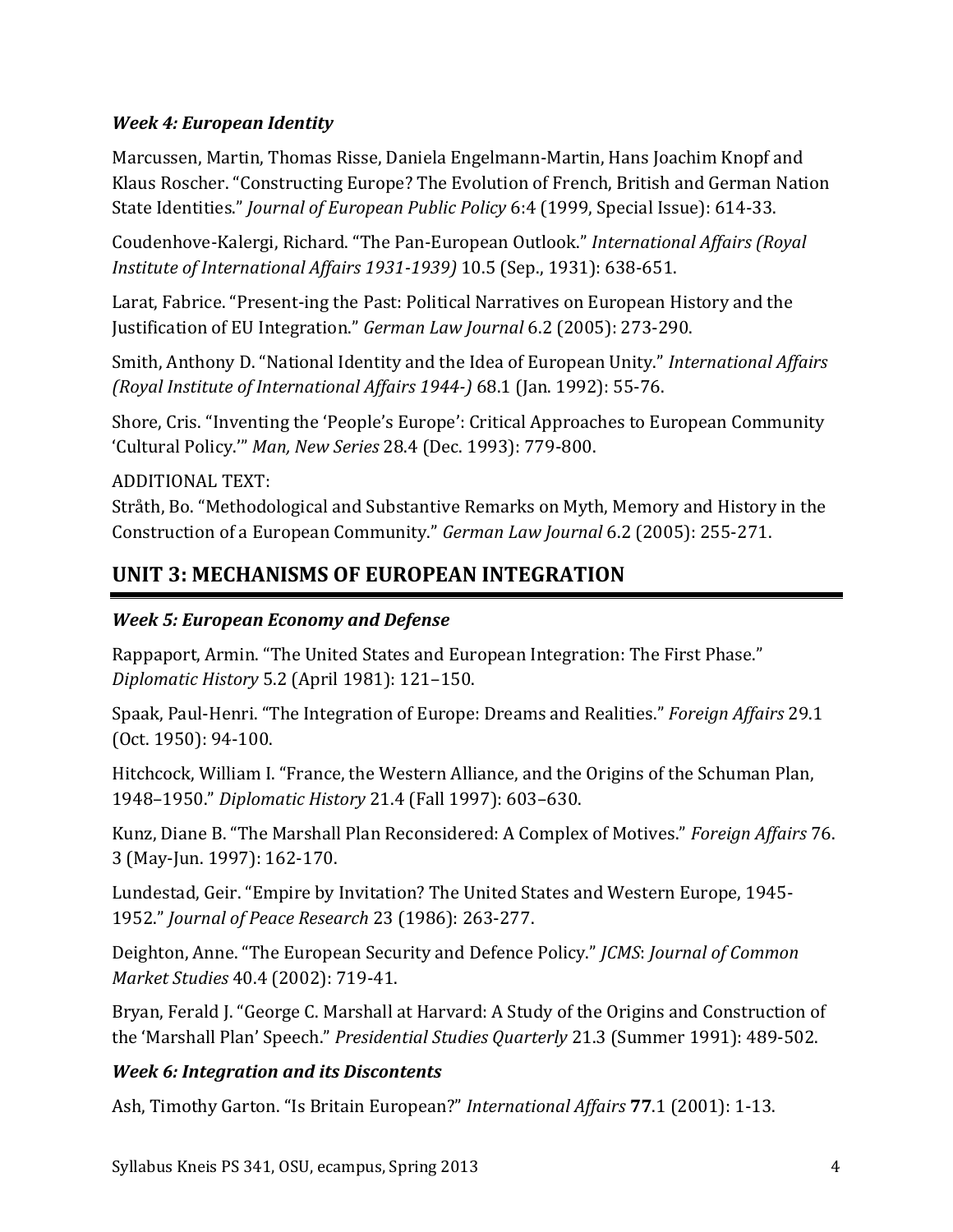Parsons, Craig. "Showing Ideas as Causes: The Origins of the European Union." *International Organization* 56.1 (2002): 47-84.

Dietz, Antje, Thomas Dietz. "Introducing the Mosaic of Integration Theory." In: Dietz, Antje, Thomas Dietz, eds. *European Integration Theory.* Oxford: Oxford UP, 2004. 1-21.

ADDITIONAL TEXTS:

Eilstrup-Sangiovanni, Mette, ed. *Debates on European Integration.* New York: Palgrave Macmillan, 2006.

# **UNIT 4: CURRENT ISSUES**

# *Week 7: A Growing Union*

Schimmelpfennig, Frank. "The Community Trap: Liberal Norms, Rhetorical Action, and the Eastern Enlargement of the European Union." *International Organization* 55.1 (Winter 2001): 47-80.

Grabbe, Heather. "European Union Conditionality and the 'Acquis Communautaire.'" *International Political Science Review / Revue internationale de science politique* Vol. 23.3 "Enlarging the European Union: Challenges to and from Central and Eastern Europe. L'élargissement de l'Union européenne" (Jul. 2002): 249-268.

Krol, Marcin. "A Europe of Nations or a Universalistic Europe?" *International Affairs (Royal Institute of International Affairs 1944-)* 66.2 (Apr. 1990): 285-290.

Wagner, Gerhard. "Nationalism and Cultural Memory in Poland: The European Union Turns East." *International Journal of Politics, Culture, and Society* 17.2 (Winter 2003): 191-212.

# *Weeks 8-10: Own Research*

Find your own scholarly articles and use them in the research presentation and final paper.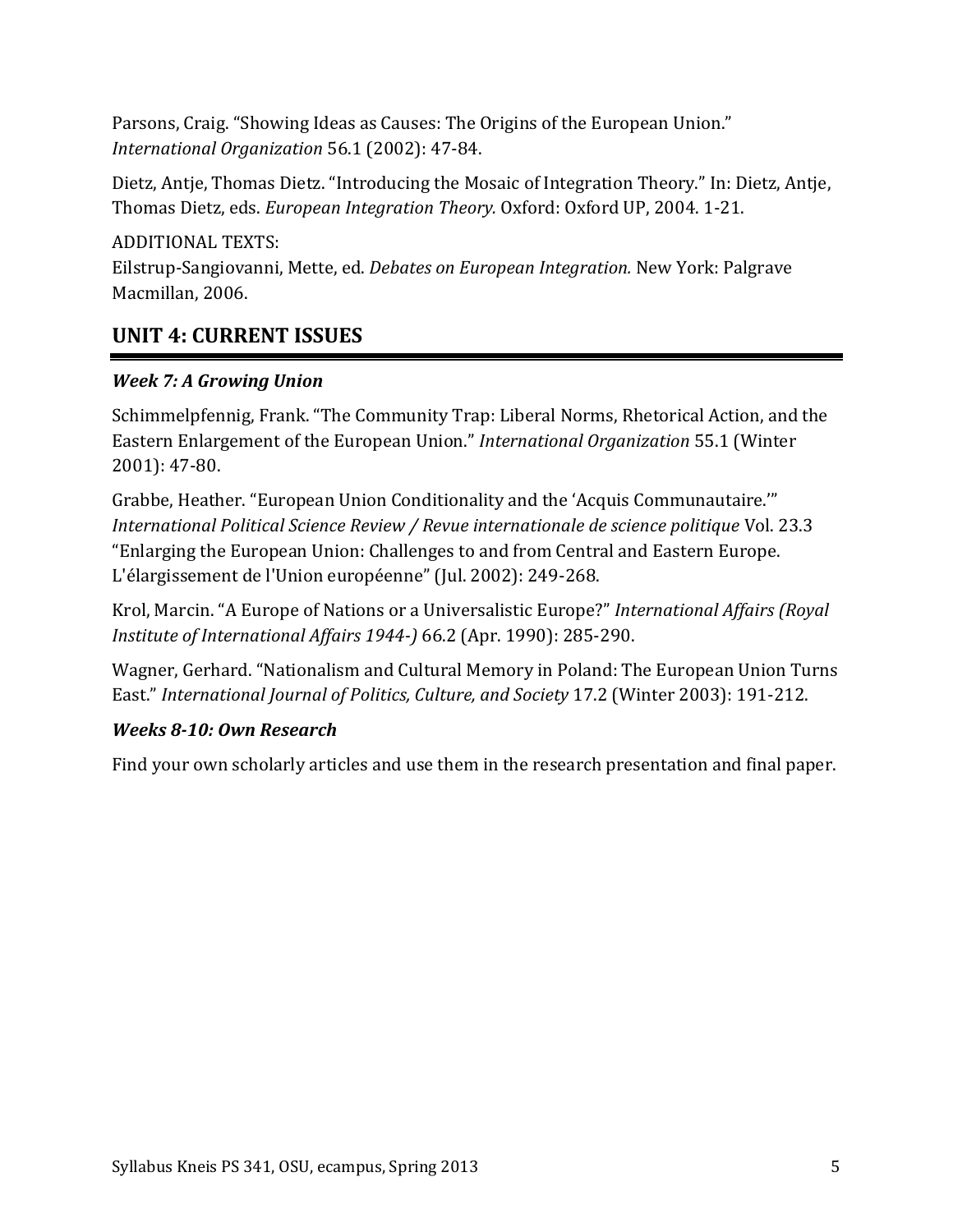# **5. Course Assignments and Grading**

# **General Remarks:**

- All these assignments are submitted in writing. The two presentations have to be submitted to the entire class via the discussion forum (upload as PDF), the response and research paper are only sent to the instructor via e-mail (if you do not receive a confirmation that I have received it within 2 business days, please tell me).
- You are expected to use correct English. If there too many mistakes, text understanding may suffer, and you may also be downgraded for complexity. Perform a spell-check (not just via the computer!).
- Text formatting for **all** assignments except discussion posts: 12 point Times, 1.5 spaced, 1 in. margins. Include your name, assignment type, and date in the first line, second line title in bold, one free line, then the text, then works cited, such as:

Name, First Name: Text Presentation, MM/DD/YYYY

**Title of Your Presentation (either a topical title, or "Presentation on the Text by N.N.")**

Text (of the length specified)

# **Works Cited**

List the works you cited, either APA or MLA style

Pages have to be numbered.

# **Researching Articles and Books:**

- Any materials you find for use in your own research should be coming from academic journals or books. You may also use original sources (like speeches or papers by central actors or government officials relevant to European integration and politics), but need to find 2 research articles minimum.
- Research articles or books are basically distinguished from other materials in that they do not primarily focus on exposition but on analysis, and on commenting on other research. The articles chosen for this class are supposed to serve as examples.
- You can find such materials, for instance, through the use of Google Scholar [\(http://scholar.google.com\)](http://scholar.google.com/). Library catalogs will be available to you as well.
- News sources and statistics can be used but only to supplement research articles, not to replace them.
- Internet sources are good if they are of a scholarly nature.
- Wikipedia can be a good starting point for research it is never its ultimate end!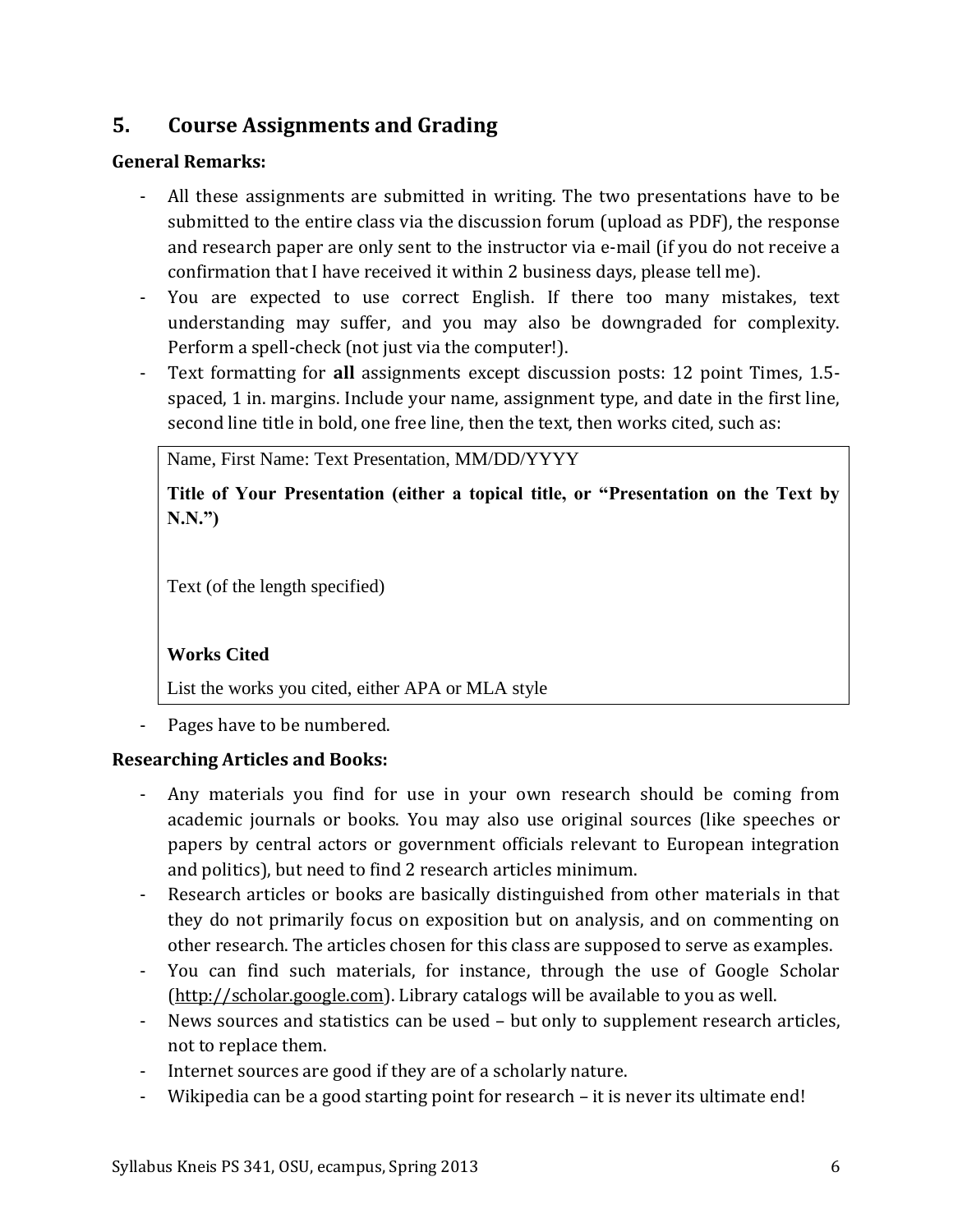## **Explanation of individual assignments:**

1) **Presentation of an assigned text (5 points / 10%).** In the beginning of the quarter, the texts will be distributed amongst all participants. The presentation should introduce the main arguments of the text and briefly explain the historical background. The length of the presentation should be **approx. 1 page of text**. Presenters will then also be responsible for facilitating the class discourse by being the experts on the text. Whether you are presenting or not, **everybody is required to read all the texts**, unless they are marked as additional.

## *Additional Guidelines:*

- You are the expert on the text. You can assume everyone else has read the text as well (they should). Nevertheless, recap the major arguments of the text.
- None of the texts holds absolute truth. All of them are written from a specific point of view, with which you may agree or disagree. If you voice any such judgment, you need to provide reasons.
- Prepare up to 2 questions for class discussion.
- For general remarks, see the presentation guidelines in Appendix I, page [18.](#page-17-0)

## *Grading: 5 points total*

- complexity of the argument (3 points)
- correct rendition of the text's argument (½ point)
- correct citations (½ point)
- clarity and correctness of writing  $(\frac{1}{2})$  point)
- handling your responses to questions in the discussion  $(½$  point)
- 2) **Response Paper on the topic of "European Identity**" (**10 points / 20%**). This is an opinion piece which is based upon the seminar readings and discussions. You are supposed to develop a thesis in the beginning, and then develop arguments in support of the thesis, but also hint at possible counterarguments. You do not need to find additional research articles or books. Standard citation methods apply. The paper should be **approx. 2 pages** of text (12 point Times, 1.5-spaced, 1 in. margins) plus bibliography.

# **Due Date: May 6, till 8 PM PT**

## *Grading: 10 points total*

- 5 points for complexity of the argument
- 2 points for correct bibliography and correct citation (choose either MLA or APA, see Appendices II and III, page [20,](#page-19-0) and stick to one method throughout your paper).
- 1 point for spelling and language
- 1 point for structure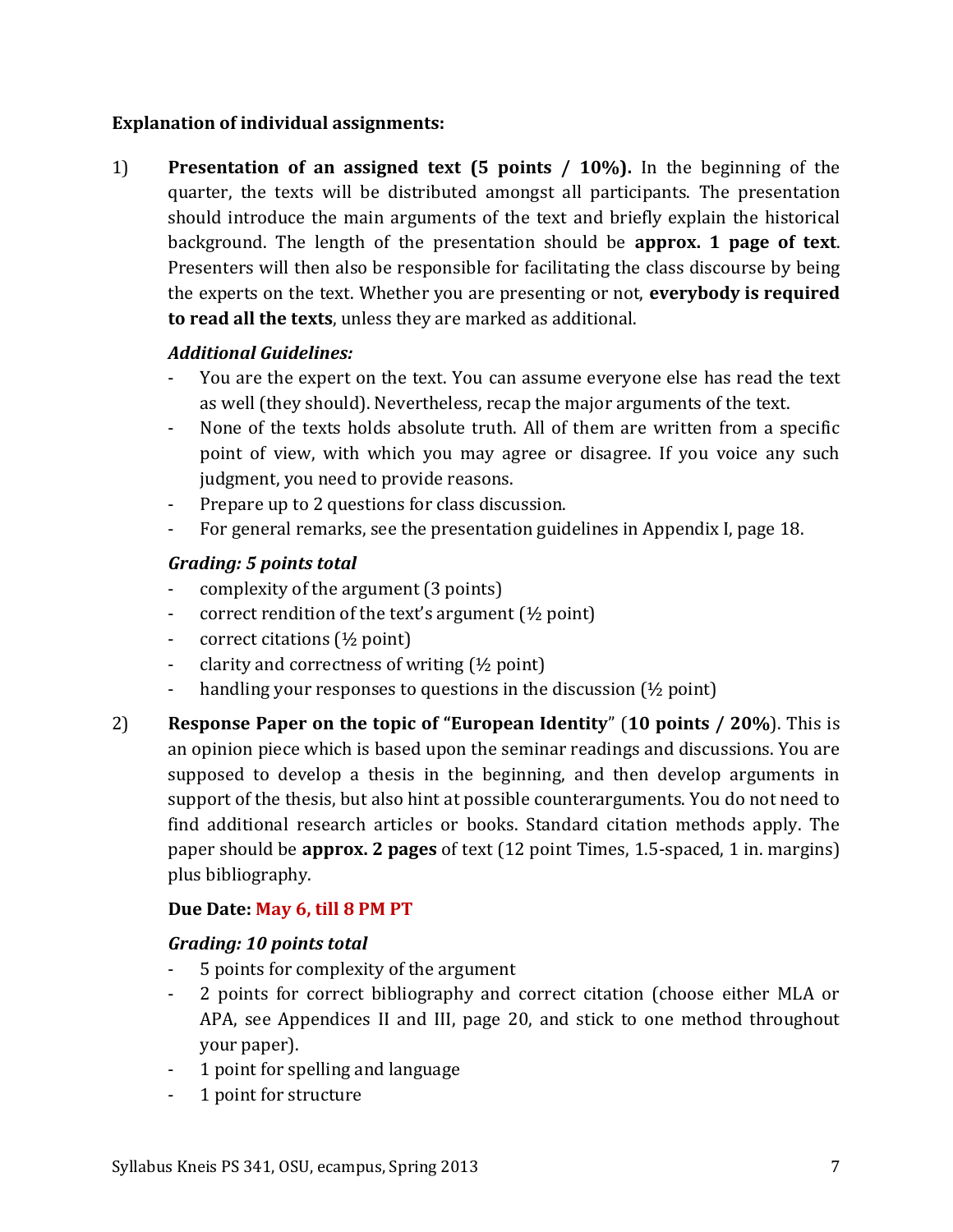- 1 point for fulfilling formal criteria (formatting, length, etc.)

## *Penalties for turning it in later:*

- Turning in the assignment late: -1 point per day
- if you turn it in on the same day but later,  $-\frac{1}{2}$  a point
- 3) **Research Presentation** (**10 points / 20%**). Students will present a topic of their own choice to the entire class. The presentation should be **2 pages of text and a powerpoint (up to 10 slides)**. The presentation should ideally be a preparation for the final research paper. You are expected to find 3 scholarly sources for your research that are not part of the assigned reading in class.

# *Additional Guidelines:*

- Find your own topic, and discuss it with the instructor in beforehand via e-mail.
- Find a minimum of 3 new scholarly articles for your research.
- Justify why you think your topic is of relevance.
- Put your own topic into its proper historical and/or political context.
- Structure your argument clearly.
- Prepare up to 3 questions for class discussion.
- For general remarks, see the presentation guidelines in Appendix I, page [18.](#page-17-0)

# *Grading: 10 points total*

- complexity of the argument (5 points)
- correct rendition of the your argument (1 point)
- additional scholarly sources (3 points)
- clarity and correctness of writing  $(\frac{1}{2}$  point)
- handling your responses to questions in the discussion  $(\frac{1}{2}$  point)
- 4) **Research Paper on a topic of your own choice** (**15 points / 30%**). This research paper can be based on the preceding research presentation. Unlike the response paper, your focus has to be on analysis rather than on opinion. You are supposed to develop a thesis in the beginning, and then develop arguments in support of the thesis, but also hint at possible counterarguments. You need to use at least 2 of the texts discussed throughout the seminar, and to find at least 3 additional scholarly research articles or books. Standard citation methods apply. The paper should be a minimum of **5 pages of text**, no more than 6 (12 point Times, 1.5-spaced, 1 in. margins) plus bibliography in addition to the allotted pages.

# **Due Date: June 10, till 8 PM PT**

# *Grading: 15 points total*

- 5 points for complexity of the argument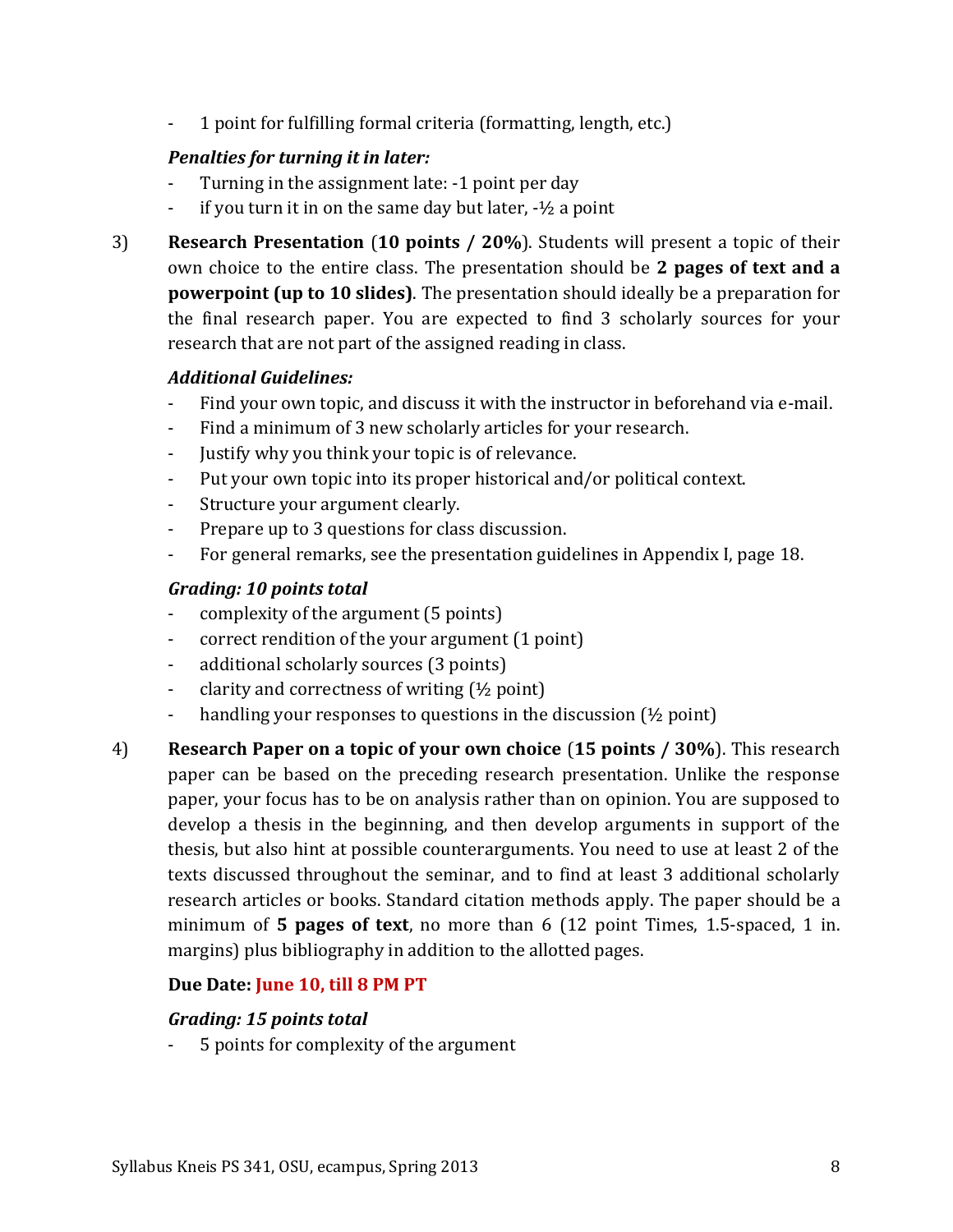- 2 points for correct bibliography and correct citation (choose either MLA or APA, see Appendices II and III, page [20,](#page-19-0) and stick to one method throughout your paper).
- 1 point for spelling and language
- 1 point for structure
- 1 point for fulfilling formal criteria (formatting, length, etc.)
- 1 point per cited article or book that was assigned for class (min. 2 articles or books, max. 2 points)
- 1 point per cited article or book that you individually researched (min. 3 articles or books, max. 3 points)

## *Penalties for turning it in later:*

- Turning in the assignment late: -1 point per day
- if you turn it in on the same day but later,  $-\frac{1}{2}$  a point
- 5) **Discussion Board** (**10 points / 20%**). Students will have to participate regularly in the Blackboard discussion board.

## *Additional Guidelines:*

- Introduce yourself initially to Blackboard by saying who you are, what your study interests are, and whatever else you would like people to know about yourself.
- Discussions will be graded in terms of frequency of participation and quality of your contributions. Students need to participate on at least 2-3 days per week, starting no later than Wednesday.
- You then need to write **at least 10 posts for blackboard of substantial length and quality**. Quality posts are those that are substantial in content and indicate that the student is engaged with the course readings and content (i.e. posts are not "off the top of your head," but rather demonstrate that you have completed and understood the course readings). Such post cannot just be brief responses of twitter length, or a mere link, but have to be contributions for discussion of at least 2 paragraphs of length which open up a possible discussion topic and/or discuss or introduce a topic and/or provide a thoughtful response to a post opened by someone else earlier.
- You are also expected to respond in other ways, by briefly commenting on other people's comments. These will not be graded, as they are part of the class conversation.

## *Grading: 10 points total*

- 1 point per post, but only a maximum of 10 points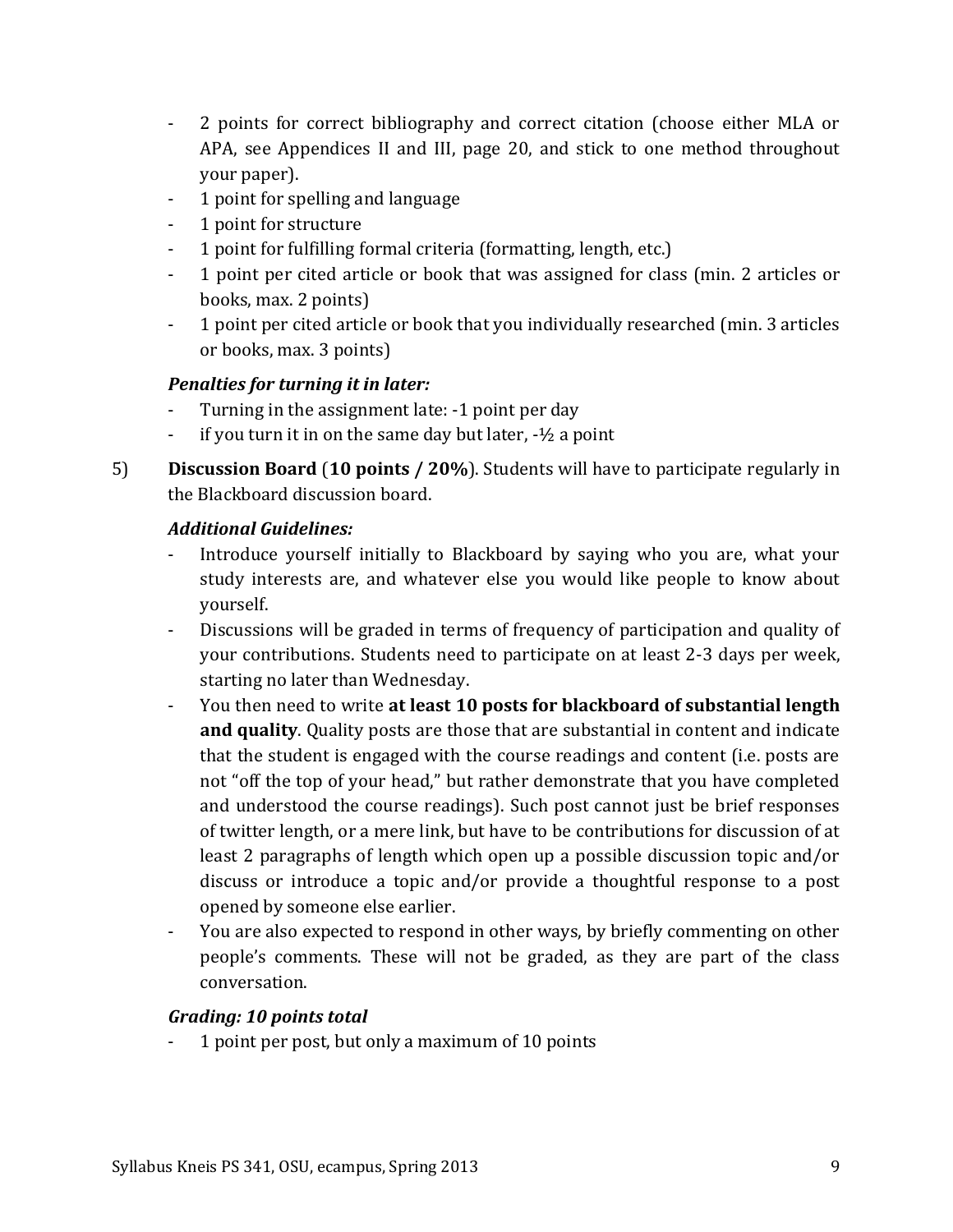# **6. General Argumentation Rules (for Presentations and Papers)**

- If you refer to somebody or a text, always provide a detailed source. Never say "As Aristotle has said, …" but provide a concrete source. You will find that many quotes are continually misattributed. Do the research.
- Be respectful of others' opinions and arguments, no matter how harshly you may disagree. Any criticism must be aimed at the argument or subject matter ("*argumentum ad rem*"), not at the person ("*argumentum ad hominem*").
- If you disagree with a certain position, make sure you represent it accurately in all its scope, and not as a distorted caricature ("straw man argument").
- Base your argument on a solid database, not just on your own experiences or things you have heard ("anecdotal evidence").
- Just because a famous or influential person made a certain argument, does not automatically provide it with legitimacy ("argument from authority").
- Just because something occurs in nature, does not make it good ("naturalistic fallacy").
- See also: www.fallacyfiles.org

# **7. Final Grade Distribution**

Maximum possible points: 50 points

- Text Presentation: 5 points
- Research Presentation: 10 points
- Response Paper: 10 points
- Research Paper: 15 points - Longer Posts: 10 points

| $\mathbf{A}$ | 95%   | to under or equal | 100% | 47.5           | to under or equal | 50   | points |
|--------------|-------|-------------------|------|----------------|-------------------|------|--------|
| $A-$         | 90%   | to under          | 95%  | 45             | to under          | 47.5 | points |
| $B+$         | 87%   | to under          | 90%  | 43.5           | to under          | 45   | points |
| B            | 83%   | to under          | 87%  | 41.5           | to under          | 43.5 | points |
| $B -$        | 80%   | to under          | 83%  | 40             | to under          | 41.5 | points |
| $C+$         | 77%   | to under          | 80%  | 38.5           | to under          | 40   | points |
| $\mathbf C$  | 73%   | to under          | 77%  | 36.5           | to under          | 38.5 | points |
| $C -$        | 70%   | to under          | 73%  | 35             | to under          | 36.5 | points |
| $D+$         | 67%   | to under          | 70%  | 33.5           | to under          | 35   | points |
| D            | 63%   | to under          | 67%  | 31.5           | to under          | 33.5 | points |
| D-           | 60%   | to under          | 63%  | 30             | to under          | 31.5 | points |
| F            | $0\%$ | to under          | 60%  | $\overline{0}$ | to under          | 30   | points |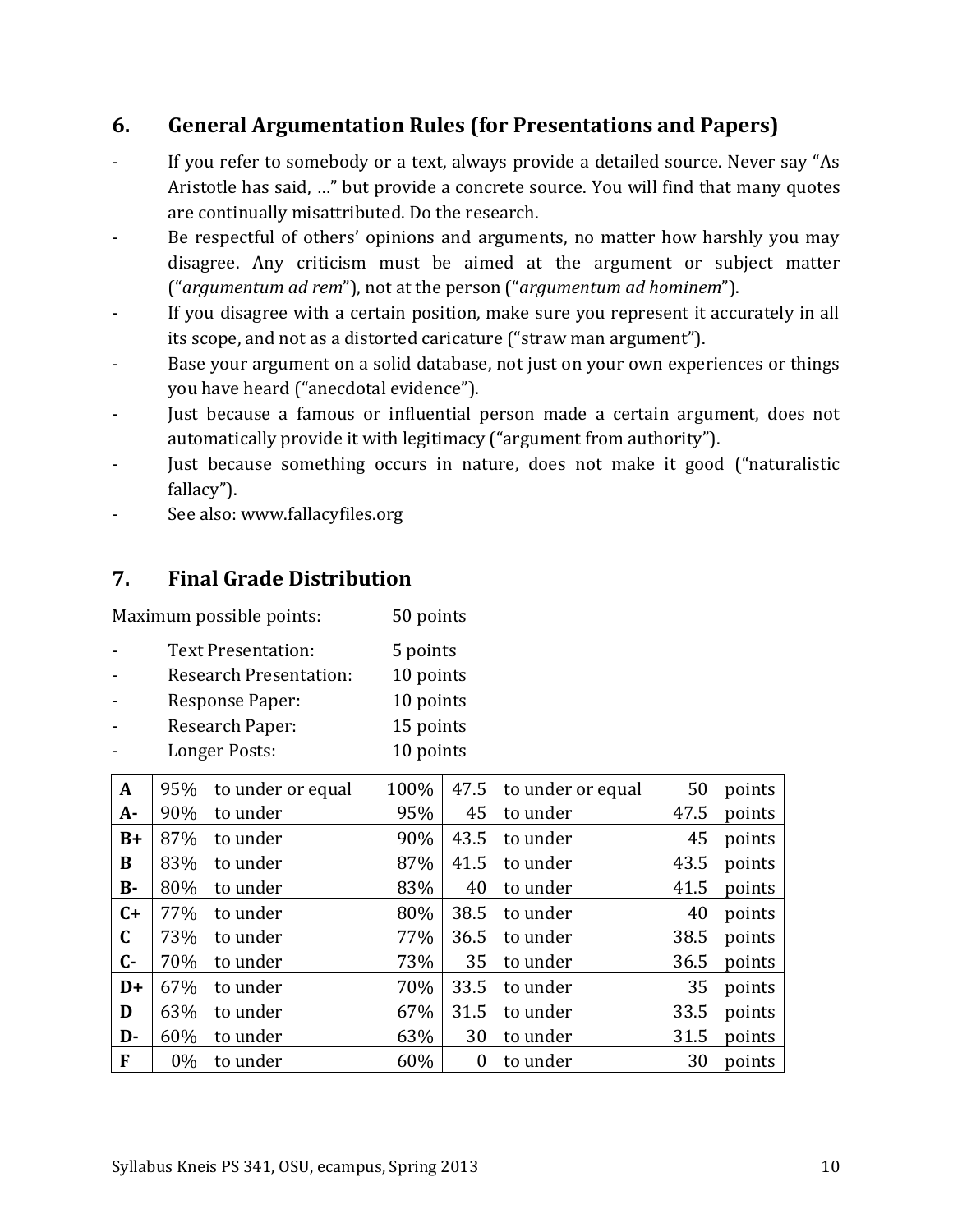# **8. Schedule**

# **UNIT 1: HISTORICAL BACKGROUND**

European integration has not happened in a historical vacuum. In order to understand current political trends within Western Europe and the EU, it is thus helpful to gain an understanding of the historical background of what constitutes "Europe."

## *Week 1: April 1-5: "EUROPE" AS IDEA AND REALITY*

Introduction: What is Europe?

Introduction to the Seminar, Identification of Key Issues, Initial Discussion

#### *Guiding Discussion Questions:*

What is "Europe"?

On what levels does "Europe" exist (e.g. geography, history, etc.)?

How is that relevant?

#### *Activities:*

Work through the introductory PowerPoints

Write your first introductory discussion points

Select the texts you would like to present

#### *Materials:*

MICRO-LECTURE 1: Major Themes of the Seminar

- PPT 1: The European Space Since Antiquity. Early Cultures Around the Mediterranean: Historical Overview
- PPT 2: European Unity and Disunity. From Roman Ecoumene to Fragmentation. Guiding Ideas: Translatio Imperii, Religion, Nationalism

# *Week 2: April 8-12: LEAGUES AND NATIONS*

#### *Guiding Discussion Questions:*

How is the process of European integration inspired by historical leagues and federations?

What is a nation state, how is a nation state conceptualized?

What possible concepts exist for unifying nation states?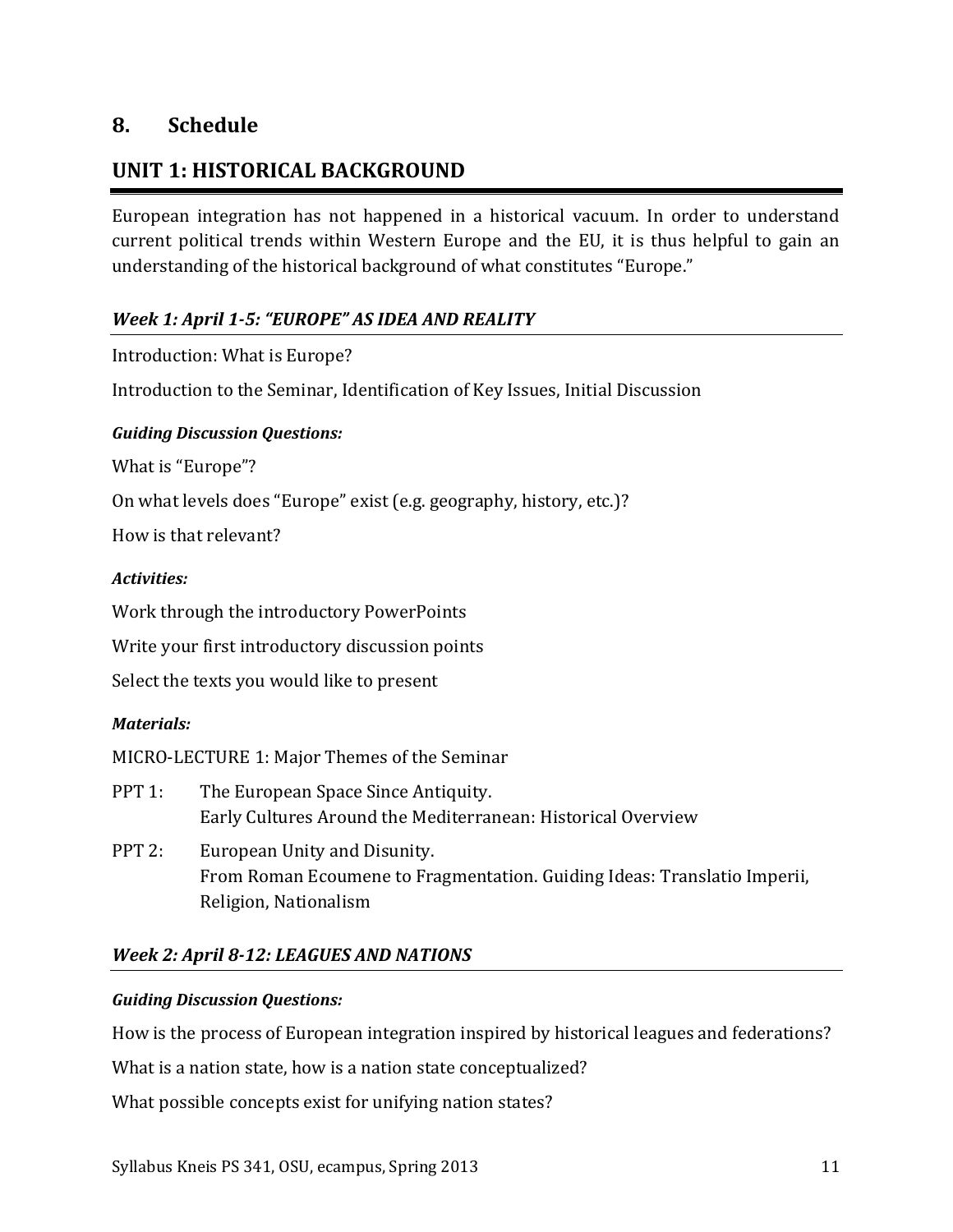## *Activities:*

Research the following political entities: Delian League (477-404 BC), Hanseatic League (1159-1862, approx..), German Customs Union (1834-1919), League of the Haudenosaunee/Iroquois (since 16th century or earlier), and review the process of the founding of the United States of America. What were the motives and levels of cooperation? What brought their downfall, or created a crisis?

Text presentations

Continue with the discussion

## *Materials:*

MICRO-LECTURE 2: Integration and the Nation State

## *Texts to be Presented (up to 2 presenters per text, depending on class size):*

Anderson, Benedict. *Imagined Communities. Reflections on the Origin and Spread of Nationalism.* London, New York: Verso, 1983. 1-46.

Geary, Patrick J. *The Myth of Nations. The Medieval Origins of Europe.* Princeton: Princeton UP, 2002. 1-40.

# **UNIT 2: BEGINNINGS OF EUROPEAN INTEGRATION**

We will look at the historical moment of the end of World War II, which sees the beginnings of European integration, and the (re-)creation of Western Europe as a political and economic entity. The role of the U.S. therein will be reviewed. Furthermore, attempts to subsume national identities under a pan-European identity will be assessed.

# *Week 3: April 15-19: BETWEEN EMPIRES*

## *Guiding Discussion Questions:*

How is the process of European integration inspired by historical and contemporary imperial actors?

What is the impact of World War II?

## *Activities:*

Work through the PowerPoint

Text presentations

Continue with the discussion

Develop thoughts on your response paper on "European Identity" due October 29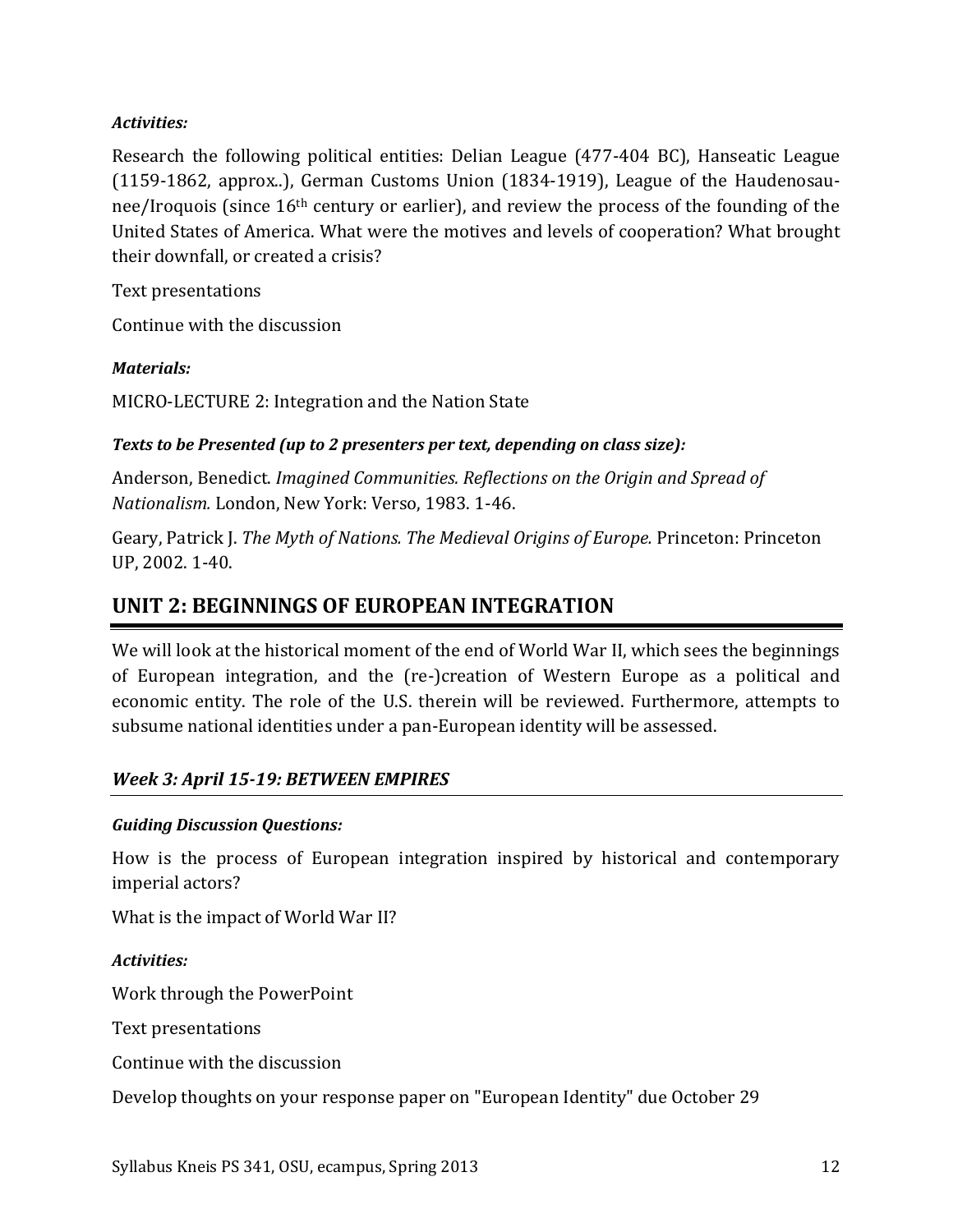## *Materials:*

PPT 3: The End of the European Empires Europe in/and the world after World War II

### *Texts to be Presented (up to 2 presenters per text, depending on class size):*

Hösle, Vittorio. "The European Union and the U.S.A.: Two Complementary Versions of Western 'Empires'?". In: *Symposium (Canadian Journal of Continental Philosophy / Revue canadienne de philosophie continentale)* 14: 1 (2010): 22-51.

Müller, Harald. "A Theory of Decay of Security Communities with an Application to the Present State of the Atlantic Alliance." *Institute of European Studies, UC Berkeley.* 2006. http://escholarship.org/uc/item/95n4b4sp.

Cooper, Robert. "Integration and Disintegration." *Journal of Democracy* 10.1 (1999): 8-21.

Schmidt, Helmut. "Miles to Go: From American Plan to European Union." *Foreign Affairs* 76.3 (May-Jun 1997): 213-221.

# *Week 4: April 22-26: EUROPEAN IDENTITY*

#### *Guiding Discussion Questions:*

Is there a European identity?

Is a European identity necessary for European integration?

#### *Activities:*

Text presentations

Continue with the discussion

## *Texts to be Presented (up to 2 presenters per text, depending on class size):*

Marcussen, Martin, Thomas Risse, Daniela Engelmann-Martin, Hans Joachim Knopf and Klaus Roscher. "Constructing Europe? The Evolution of French, British and German Nation State Identities." *Journal of European Public Policy* 6:4 (1999, Special Issue): 614-33.

Coudenhove-Kalergi, Richard. "The Pan-European Outlook." *International Affairs (Royal Institute of International Affairs 1931-1939)* 10.5 (Sep., 1931): 638-651.

Larat, Fabrice. "Present-ing the Past: Political Narratives on European History and the Justification of EU Integration." *German Law Journal* 6.2 (2005): 273-290.

Smith, Anthony D. "National Identity and the Idea of European Unity." *International Affairs (Royal Institute of International Affairs 1944-)* 68.1 (Jan. 1992): 55-76.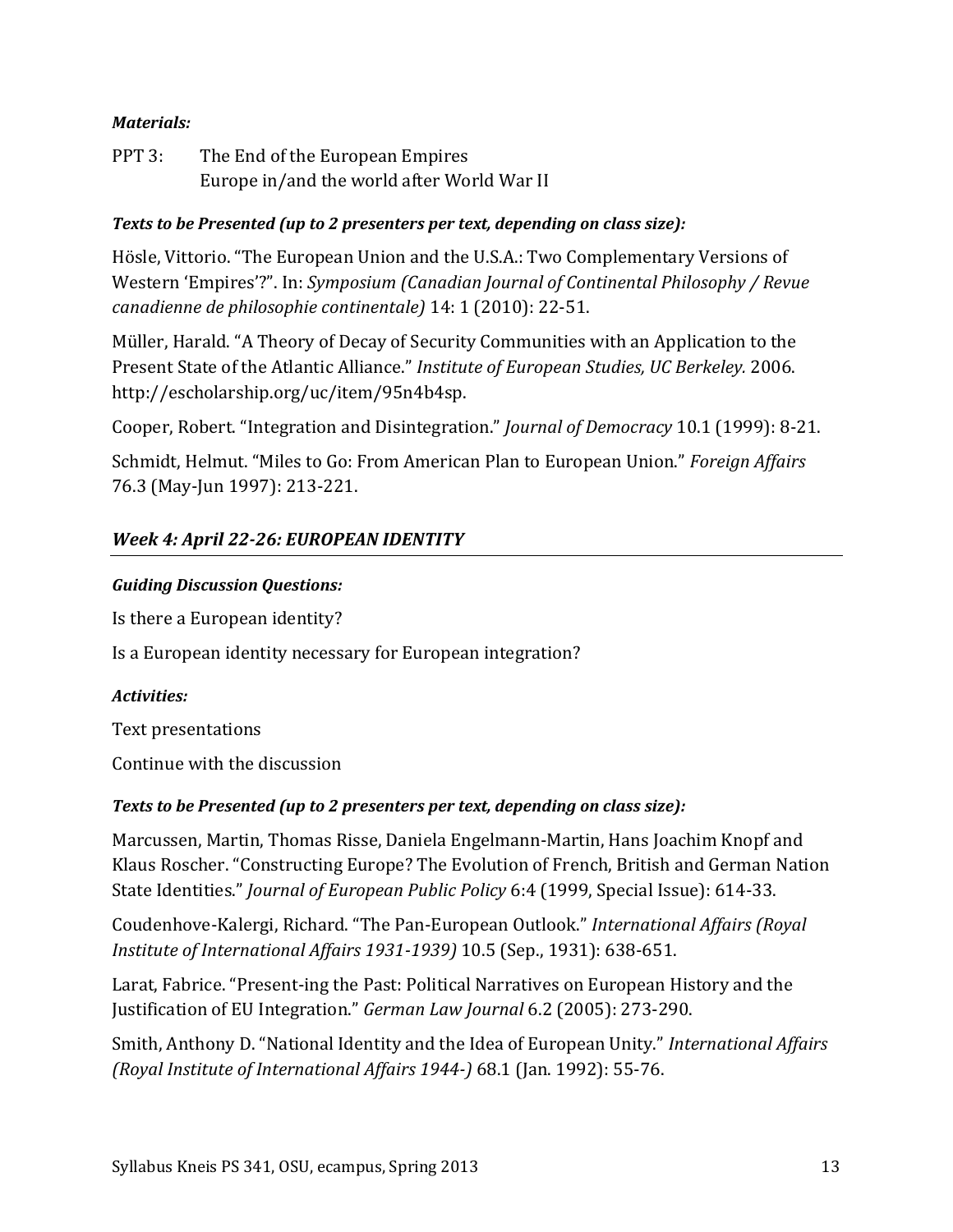Shore, Cris. "Inventing the 'People's Europe': Critical Approaches to European Community 'Cultural Policy.'" *Man, New Series* 28.4 (Dec. 1993): 779-800.

ADDITIONAL TEXT (not mandatory):

Stråth, Bo. "Methodological and Substantive Remarks on Myth, Memory and History in the Construction of a European Community." *German Law Journal* 6.2 (2005): 255-271.

# **UNIT 3: MECHANISMS OF EUROPEAN INTEGRATION**

Now that the historical background has become clearer, we will investigate the key structural elements at the core of European integration. Central themes that we will follow are defense, economy, and identity. While reviewing aspects of the historical events, we will already look towards contemporary challenges and conflicts.

# *Week 5: April 29-May 3: EUROPEAN ECONOMY & DEFENSE*

# *Guiding Discussion Questions:*

What role does economy play in European integration?

What role does defense play in European integration?

What role has America played in European integration? Is that role still relevant – has it stayed on course or changed?

# *Activities:*

Work through the PowerPoint

Text presentations

Continue with the discussion

# *Materials:*

PPT 4: EU Accession and Institutions Integration after World War II

# *Texts to be Presented (up to 2 presenters per text, depending on class size):*

Rappaport, Armin. "The United States and European Integration: The First Phase." *Diplomatic History* 5.2 (April 1981): 121–150.

Spaak, Paul-Henri. "The Integration of Europe: Dreams and Realities." *Foreign Affairs* 29.1 (Oct. 1950): 94-100.

Hitchcock, William I. "France, the Western Alliance, and the Origins of the Schuman Plan, 1948–1950." *Diplomatic History* 21.4 (Fall 1997): 603–630.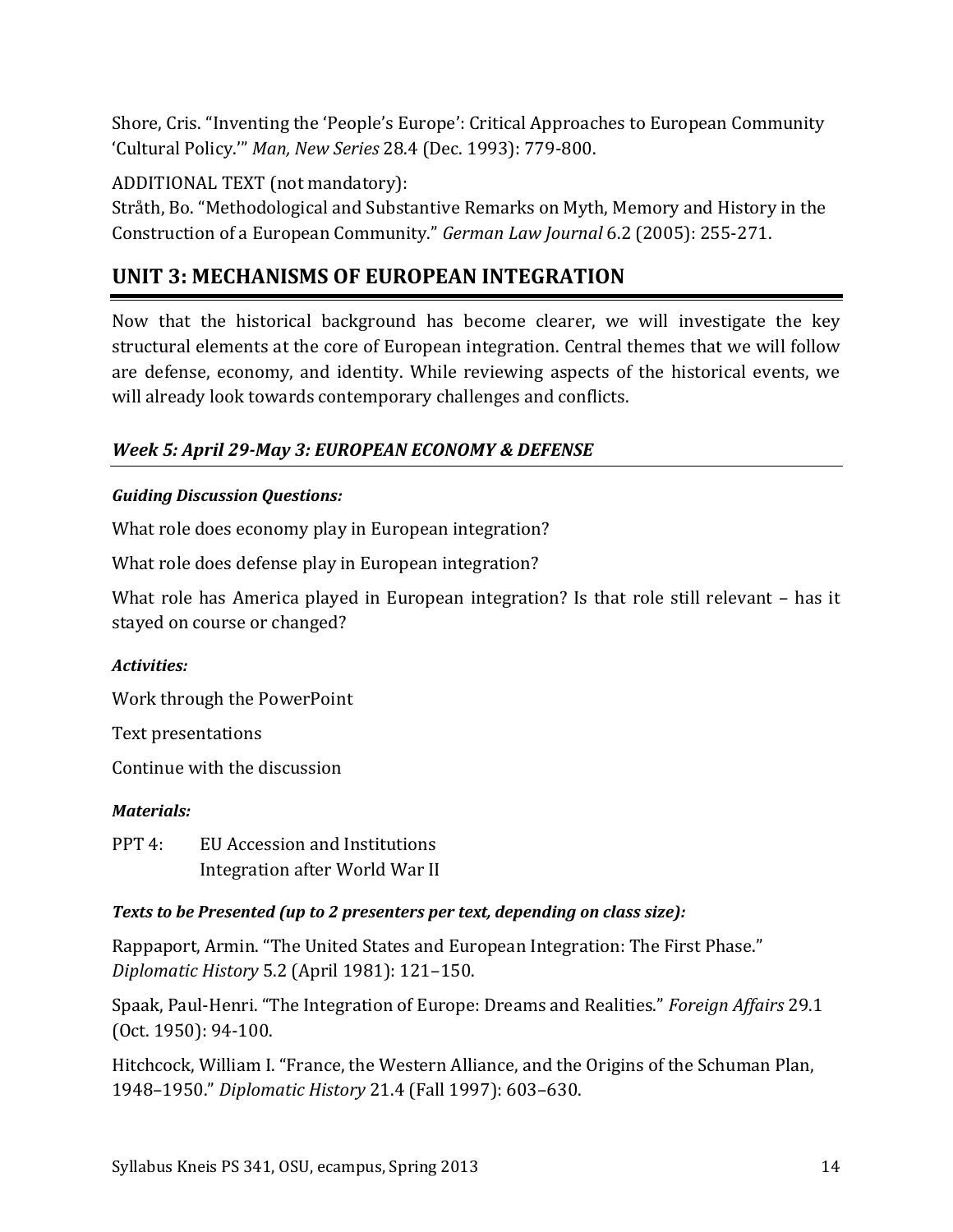Kunz, Diane B. "The Marshall Plan Reconsidered: A Complex of Motives." *Foreign Affairs* 76. 3 (May-Jun. 1997): 162-170.

Lundestad, Geir. "Empire by Invitation? The United States and Western Europe, 1945- 1952." *Journal of Peace Research* 23 (1986): 263-277.

Deighton, Anne. "The European Security and Defence Policy." *JCMS*: *Journal of Common Market Studies* 40.4 (2002): 719-41.

Bryan, Ferald J. "George C. Marshall at Harvard: A Study of the Origins and Construction of the 'Marshall Plan' Speech." *Presidential Studies Quarterly* 21.3 (Summer 1991): 489-502.

# *Week 6: May 6-10: INTEGRATION AND ITS DISCONTENTS*

## *Guiding Discussion Questions:*

How can integration be conceptualized?

What are current challenges to integration?

## *Activities:*

**Response Paper "European Identity" due May 6 till 8PM PT via e-mail to philipp.kneis@oregonstate.edu**

Text presentations

Continue with the discussion

Instructions for and Advise on own Research (for Weeks 8-10 and Final)

# *Texts to be Presented (up to 2 presenters per text, depending on class size):*

Ash, Timothy Garton. "Is Britain European?" *International Affairs* **77**.1 (2001): 1-13.

Parsons, Craig. "Showing Ideas as Causes: The Origins of the European Union." *International Organization* 56.1 (2002): 47-84.

Dietz, Antje, Thomas Dietz. "Introducing the Mosaic of Integration Theory." In: Dietz, Antje, Thomas Dietz, eds. *European Integration Theory.* Oxford: Oxford UP, 2004. 1-21.

ADDITIONAL TEXTS: Eilstrup-Sangiovanni, Mette, ed. *Debates on European Integration.* New York: Palgrave Macmillan, 2006.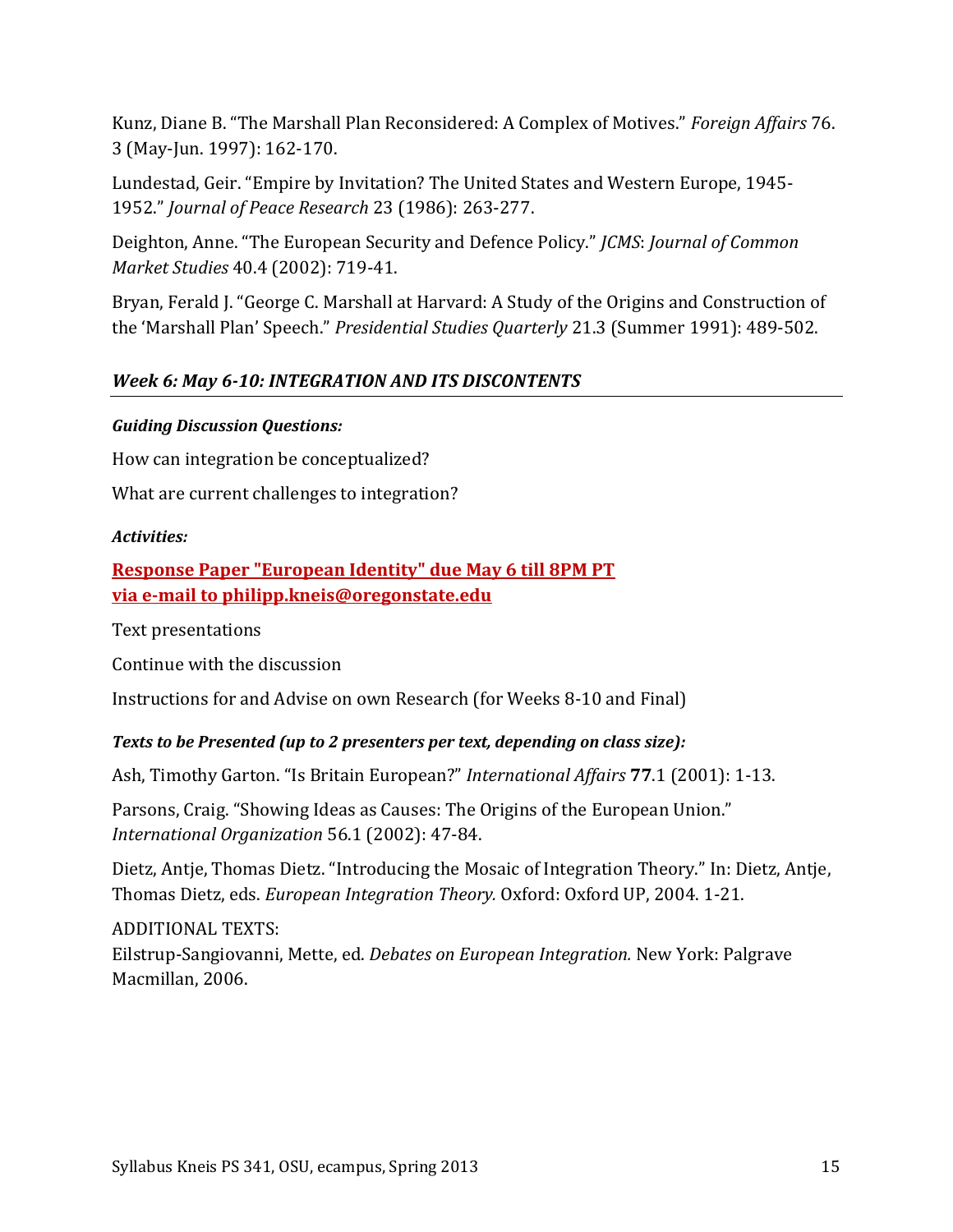# **UNIT 4: CURRENT ISSUES**

We will talk about contemporary issues facing the European Union and its sister institutions. These may concern further expansion of the EU, economic and political crises, or cultural questions. The primary focus of the final unit though is the presentation of student research, and the preparation (and writing) of your final paper.

# *Week 7: May 13-17: A GROWING UNION*

## *Guiding Discussion Questions:*

What are current issues regarding European integration?

#### *Activities:*

Work through the PowerPoint

Text presentations

Continue with the discussion

#### *Materials:*

PPT 5: European Symbols Creation Identity through Common Visual Language

## *Texts to be Presented (up to 2 presenters per text, depending on class size):*

Schimmelpfennig, Frank. "The Community Trap: Liberal Norms, Rhetorical Action, and the Eastern Enlargement of the European Union." *International Organization* 55.1 (Winter 2001): 47-80.

Grabbe, Heather. "European Union Conditionality and the 'Acquis Communautaire.'" *International Political Science Review / Revue internationale de science politique* Vol. 23.3 "Enlarging the European Union: Challenges to and from Central and Eastern Europe. L'élargissement de l'Union européenne" (Jul. 2002): 249-268.

Krol, Marcin. "A Europe of Nations or a Universalistic Europe?" *International Affairs (Royal Institute of International Affairs 1944-)* 66.2 (Apr. 1990): 285-290.

Wagner, Gerhard. "Nationalism and Cultural Memory in Poland: The European Union Turns East." *International Journal of Politics, Culture, and Society* 17.2 (Winter 2003): 191-212.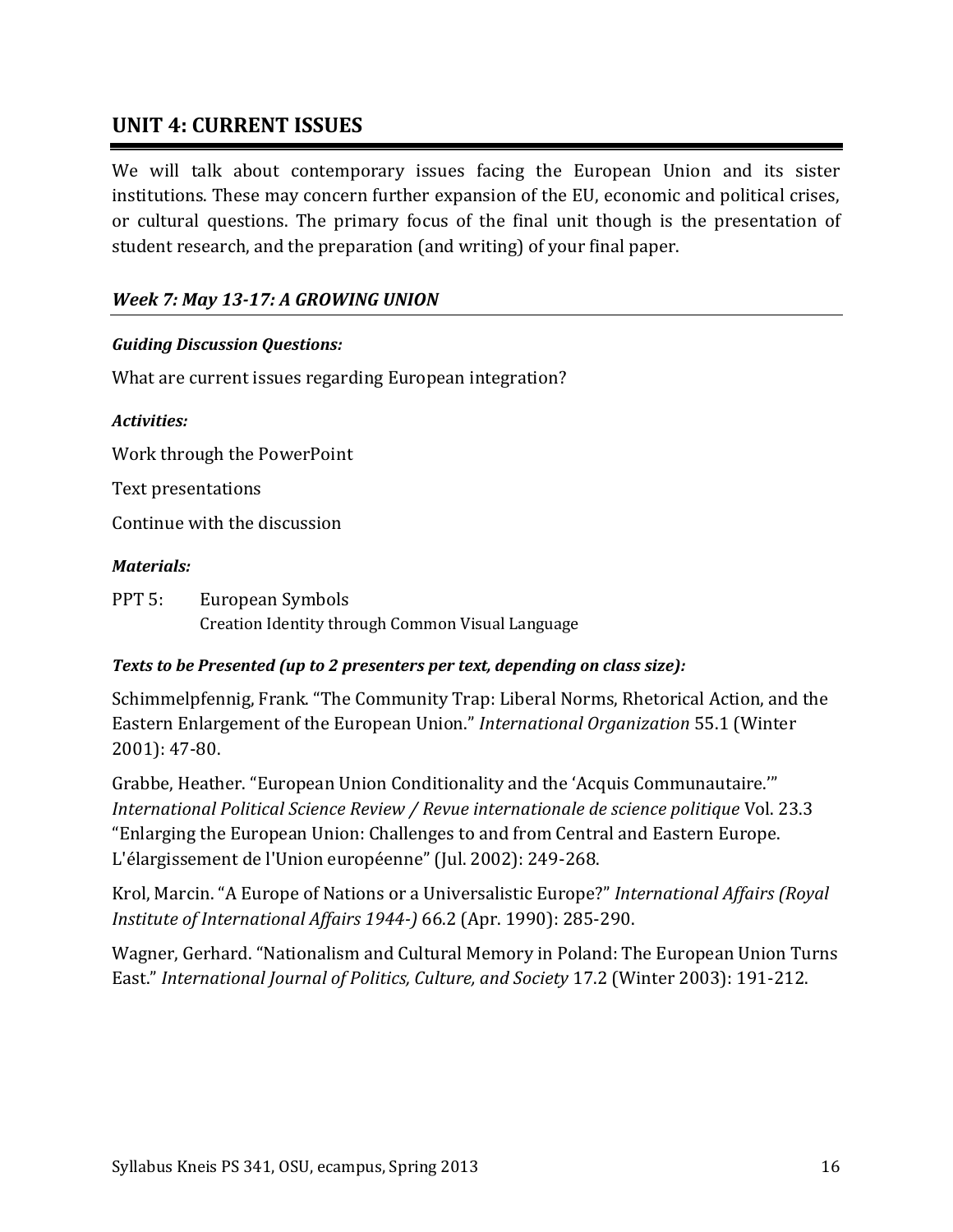## *Week 8: May 20-24: OWN RESEARCH*

#### *Activities:*

Present your own research

Continue with the discussion

## *Week 9: May 27-31: OWN RESEARCH (THANKSGIVING WEEK)*

#### *Activities:*

Present your own research

Continue with the discussion

## *Week 10: June 3-7: OWN RESEARCH (DEAD WEEK)*

#### *Activities:*

Present your own research

Continue with the discussion

## *Week 11: June 10-14: PAPER DONE (FINALSWEEK)*

*Activities:*

**Send in Final Research Paper by Monday, June 10, 8 PM PT via e-mail to philipp.kneis@oregonstate.edu**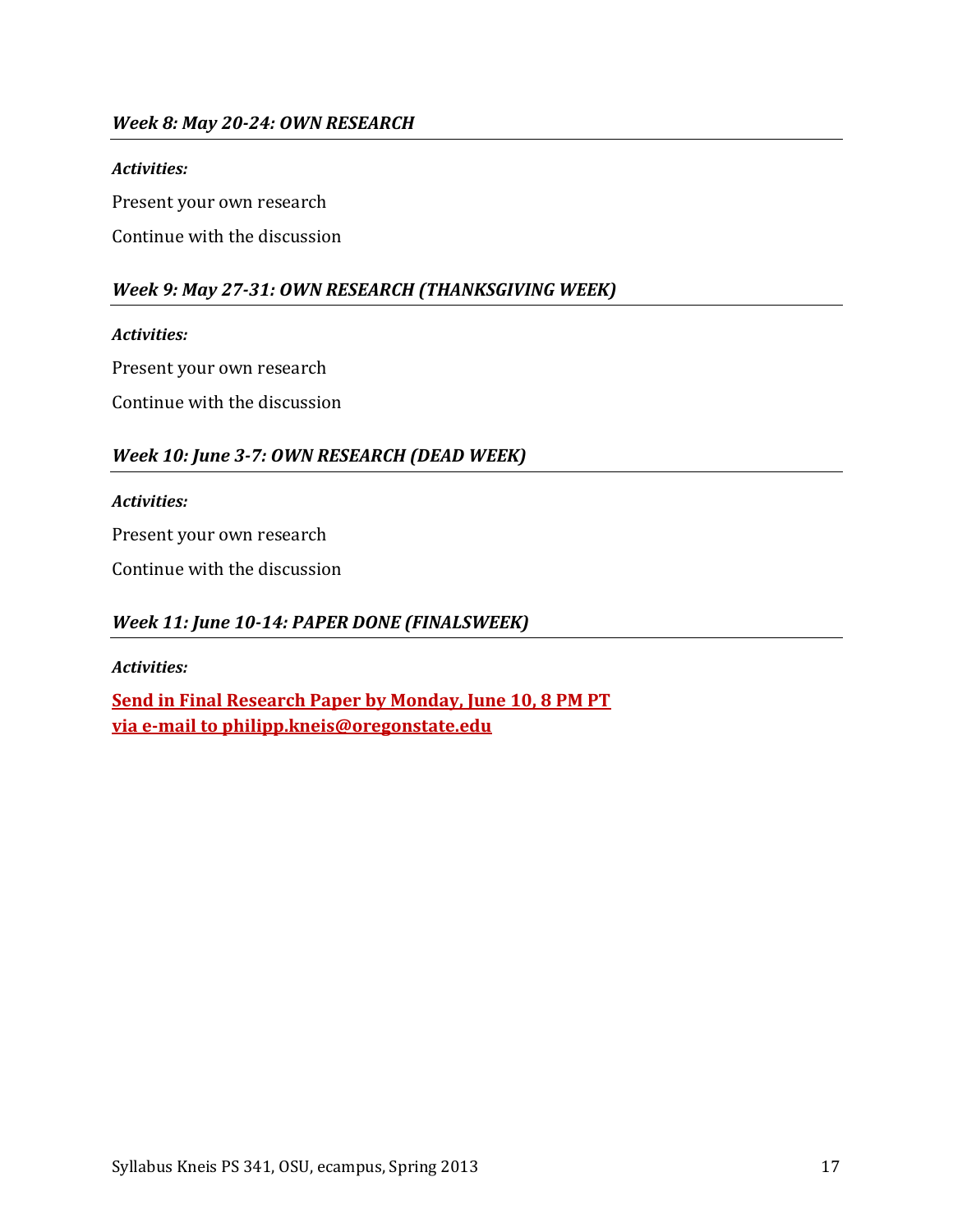# <span id="page-17-0"></span>**9. Appendix I: Presentation Guidelines**

## **9.1. When Introducing a Text**

*These questions need not be answered in that order or that directly – but these issues should be addressed or be kept in mind.*

- What is it about?
- Who is the author? (relevant if important person of history, but no extended biographies in presentation)
- What is the context?
- How is it written?
- What is the line of argument?
- How was it perceived? What has it achieved? (relevant if this text is a historical source or has had a deep impact on a field of research)
- own evaluations

## **9.2. WHEN PRESENTING YOUR OWN ANALYSIS OR ARGUMENT**

*These questions need not be answered in that order or that directly – but these issues should be addressed or be kept in mind.*

- Be transparent: name your sources, provide a handout with a bibliography and a structure of your presentation.
- Provide a clear line of argument
- Prefer analysis over opinion and personal experiences
- Be clear about what is your own analysis, and what is someone else's.

#### **9.3. GENERAL PRESENTATION RULES (FOR ORAL PRESENTATIONS)**

- Everybody is nervous. EVERYBODY.
- Everybody makes mistakes.
- Preparation always helps.
- Practice.
- A seminar presentation is supposed to help you to learn.

#### *CONTENT*

- The presentation is not about you.
- It is about the content.

#### *STRUCTURE*

- You are *communicating*, not talking at somebody.
- Make sure you do everything to get your message across in the short time you have.
- Tell them what you're about to tell them.
- Tell them.
- Tell them what you've just told them.
- Intelligent redundancy is good.
- Patronizing is bad.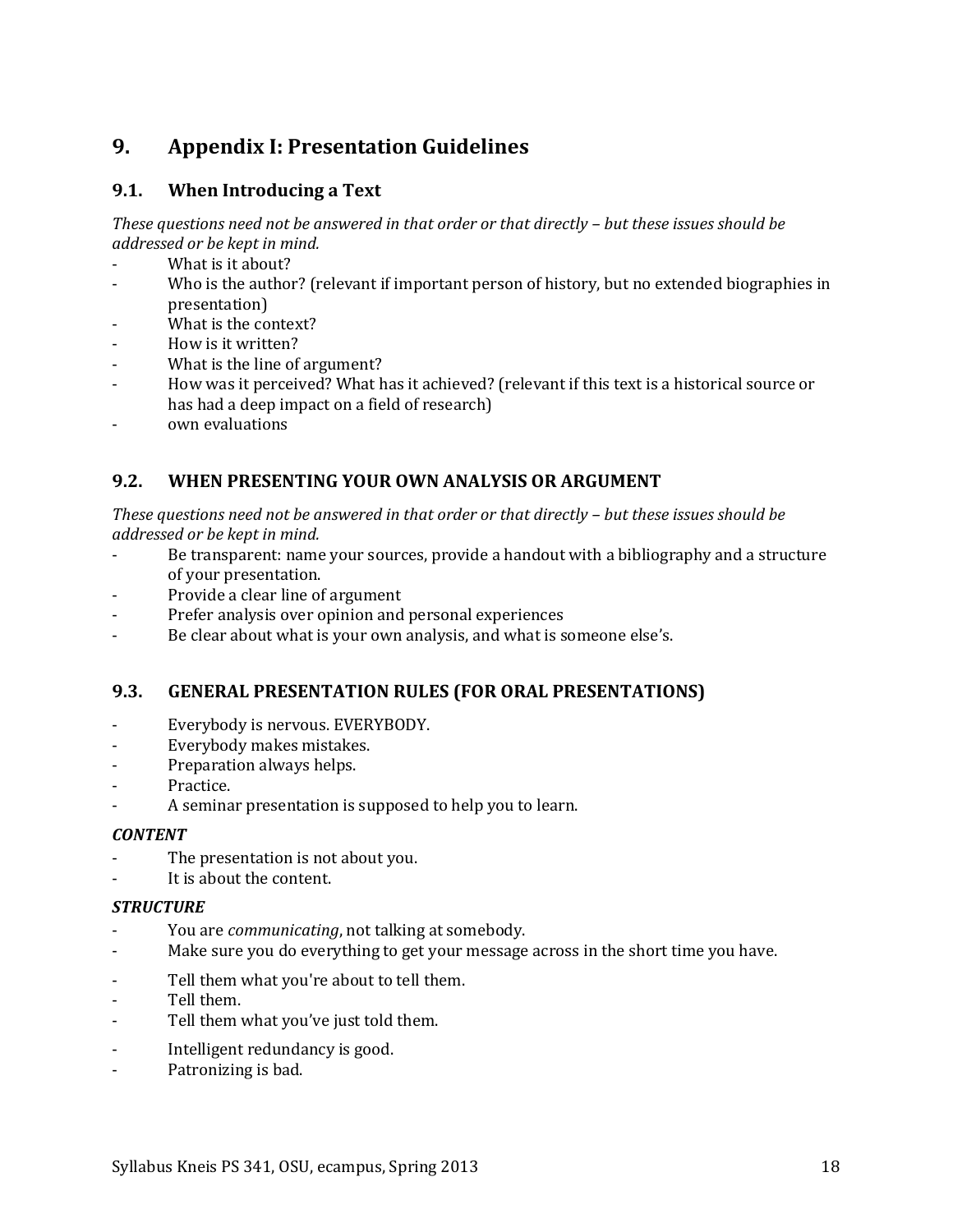#### *MODES OF PRESENTING*

- Do what you feel is most comfortable to you.
- Talk loudly and clearly.
- Make eye contact as much as possible.

#### *Reading out a written text:*

- pro: safety, you tend to forget less, you can formulate better
- contra: inflexible, less communicative

#### *Speaking freely (without notes):*

- pro: flexible, can adapt to audience quickly, communicative
- contra: needs experience, you may forget things, imperfect formulations
- you may compensate with a handout

#### *Speaking freely with notes*

- best of both worlds
- you may even write an introduction & a closing to read out

#### *TIME*

- Time yourself. You have limited time allotted. Test out your presentation beforehand; then add 2-3 minutes. You will always take longer than planned.
- Provide a handout collating your most important findings, central quotes, a bibliography, and your contact information. If you forget to say something important in the presentation, it'll be there.

#### *TECHNOLOGY*

- Use technology only if necessary.
- Only use technology that you know how to handle.
- Be sure to have reliable equipment. If possible, bring your own computer. Apple computer owners: bring an adapter cable for VGA.
- Make backups of your presentation. Make a backup of the backup.
- Be only as fancy as absolutely necessary. Anything flashy that distracts from your message can go.
- Sometimes, a blackboard is enough.
- A paper handout may substitute or supplement a visual presentation. It gives people something to take away.
- Be prepared for tech to break down.

## *ATTIRE*

- Look professional. This is work, it should look like that.
- Respect your audience.
- There will always be a question from the audience you won't like. Be cordial. Admit if you don't know something, promise to get back with more information.
- Know how to react: "Never answer the question that is asked of you. Answer the question that you wish had been asked of you." (Robert S. McNamara, *The Fog of War*, 87:11-87:19)

## *REMEMBER MURPHY'S LAW*

- Nothing is as easy as it seems. Everything takes longer than expected. And if something can go wrong it will, at the worst possible moment.
- Well, hopefully not. But be prepared anyway. Good luck!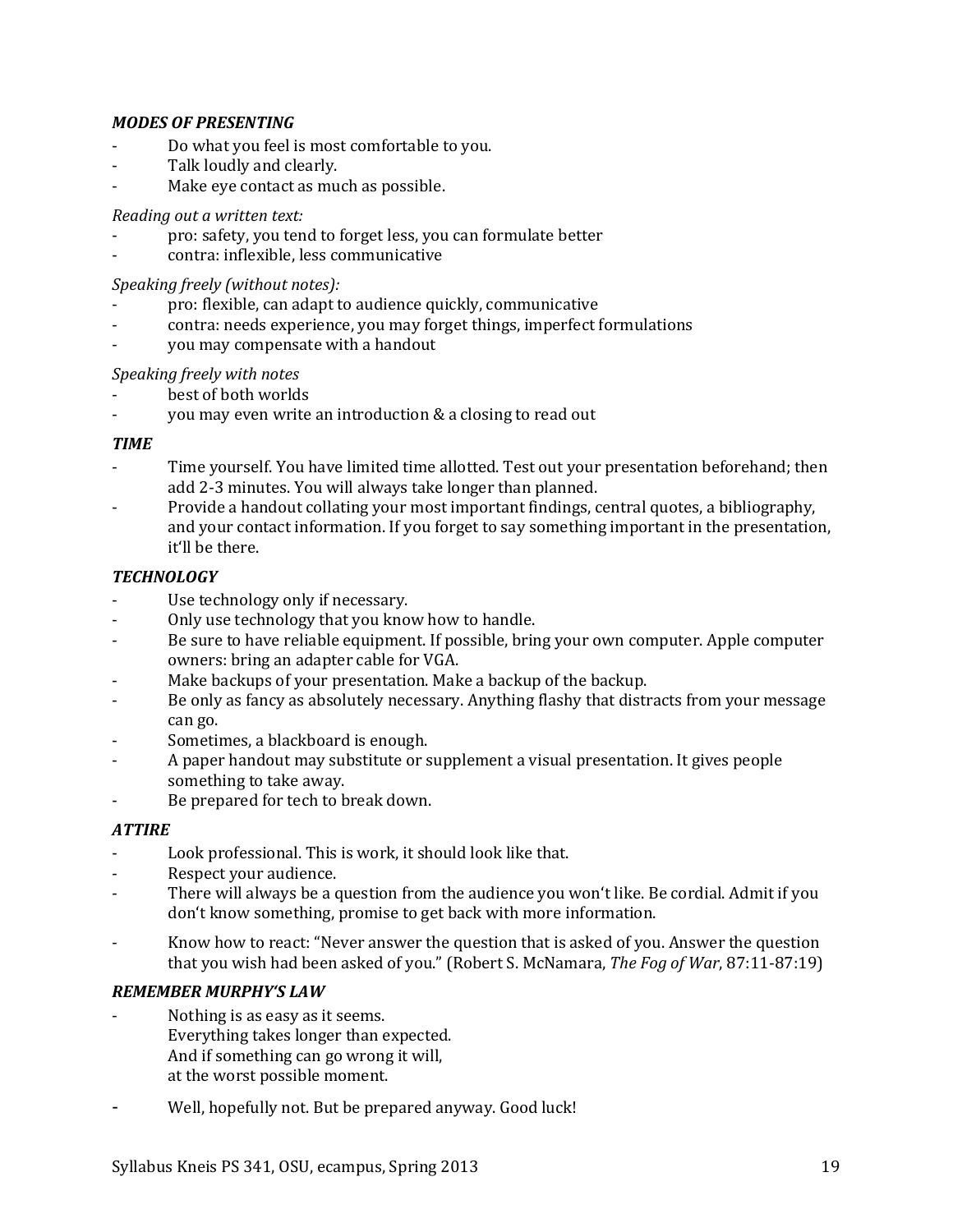# <span id="page-19-0"></span>**10. Appendix II: Citation Guide MLA**

You can use MLA or APA style for citations, see: <u>owl.english.purdue.edu/owl/resource/560/01.</u> The major rules are summarized here, as follows:

#### **Page/font format:**

- Font Size 12 pt (use a normal system font like Times New Roman, Arial, Cambria, etc.)
- Line spacing 1.5
- Footnotes: 10 pt, Line spacing 1
- Indent quotations longer than 3 lines, with 10 pt size font
- Mark omitted parts of a quotation with squared brackets to distinguish them from possible (round) brackets within the quotation:

"*Falling Down* is a smart film, but it struggles [...] to convince viewers that [the hero] represents an ultimately (mythologically) redundant model of white masculinity." (Kennedy 2000: 122)

**Bibliographical reference** in parentheses (Author Year: Page):

Blabla blabla (Soja 1989: 37).

When Works Cited holds more than one title of the same author and from the same year, specify text by adding letters to the publication date:

Blabla blabla (Soja 1989a: 37). Blabla blabla (Soja 1989b: 1).

**Footnotes** should be used only for further comments, not as bibliographical reference.

The **Works Cited** appears at the end of your paper. The format is the following:

#### **For articles in collective volumes:**

Name, First Name. "Article". In: Name, First Name, ed. *Larger Volume*. Publishing Place: Publishing House, Year. Pages.

e.g. Kennedy, Liam. "Paranoid Spatiality: Postmodern Urbanism and American Cinema." In: Balshaw Maria, Liam Kennedy, eds. *Urban Space and Representation.* London: Pluto, 2000. 116-30.

(use ed. for one Editor, eds. for multiple Editors)

#### **For articles in journals or magazines:**

Name, First Name. "Article". Name, First Name. *Magazine Title*. Magazine Number (Year): Pages.

e.g. Foucault, Michel. "Of Other Spaces." *Diacritics* 16.1 (1986): 22-27.

#### **For monographs:**

Name, First Name. *Larger Volume*. Publishing Place: Publishing House, Year. Pages.

e.g. Soja, Edward. *Postmodern Geographies: The Reassertion of Space in Critical Social Theory*. London: Verso, 1989.

**For internet articles:**Name, First Name. "Article." *Main Web Site Title*. URL. Retrieved MM/DD/YYYY.

(or variations, such as organization name or alias in the first place, depending on nature of the web site)

- e.g. Edmunds, R. David. "The US-Mexican War: A Major Watershed." *PBS.*  pbs.org/kera/usmexicanwar/war/major\_watershed.html. Retrieved 09/01/2009.
- e.g. World Health Organization (WHO). *Active Ageing: A Policy Framework*. Geneva: WHO, 2002. who.int/ageing/publications/active/en. Retrieved 08/25/2011.